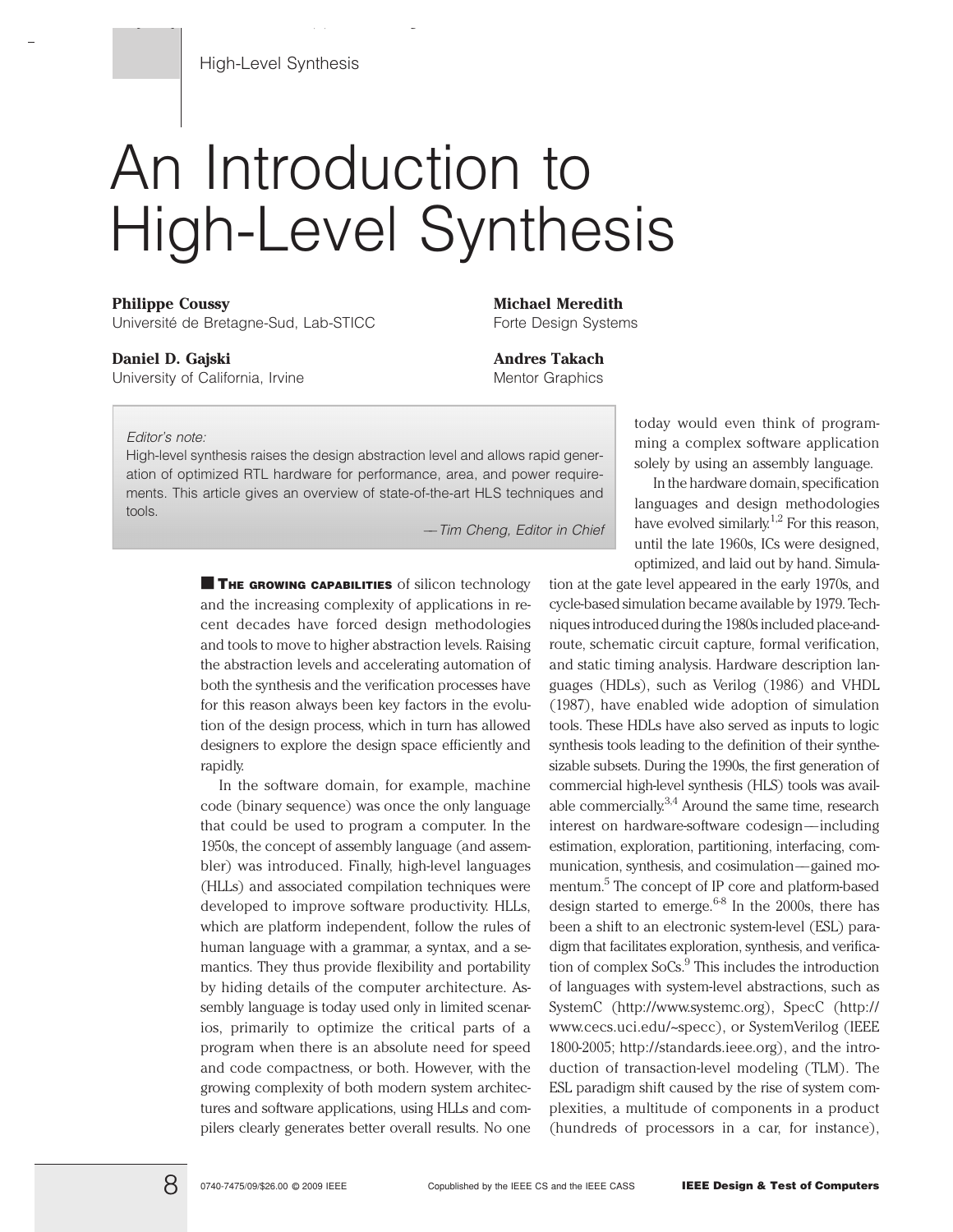a multitude of versions of a chip (for better product differentiation), and an interdependency of component suppliers forced the market to focus on hardware and software productivity, dependability, interoperability, and reusability. In this context, processor customization and HLS have become necessary paths to efficient ESL design. <sup>10</sup> The new HLS flows, in addition to reducing the time for creating the hardware, also help reduce the time to verify it as well as facilitate other flows such as power analysis.

[3B2-8] mdt2009040008.3d 17/7/09 13:24 Page 9

Raising the hardware design's abstraction level is essential to evaluating system-level exploration for architectural decisions such as hardware and software design, synthesis and verification, memory organization, and power management. HLS also enables reuse of the same high-level specification, targeted to accommodate a wide range of design constraints and ASIC or FPGA technologies.

Typically, a designer begins the specification of an application that is to be implemented as a custom processor, dedicated coprocessor or any other custom hardware unit such as interrupt controller, bridge, arbiter, interface unit, or a special function unit with a high-level description capture of the desired functionality, using an HLL. This first step thus involves writing a functional specification (an untimed description) in which a function consumes all its input data simultaneously, performs all computations without any delay, and provides all its output data simultaneously. At this abstraction level, variables (structure and array) and data types (typically floating point and integer) are related neither to the hardware design domain (bits, bit vectors) nor to the embedded software. Realistic hardware implementation thus requires conversion of floating-point and integer data types into bit-accurate data types of specific length (not a standard byte or word size, as in software) with acceptable computation accuracy, while generating an optimized hardware architecture starting from this bit-accurate specification.

HLS tools transform an untimed (or partially timed) high-level specification into a fully timed implementation.<sup>10-13</sup> They automatically or semiautomatically generate a custom architecture to efficiently implement the specification. In addition to the memory banks and the communication interfaces, the generated architecture is described at the RTL and contains a data path (registers, multiplexers, functional units, and buses) and a controller, as required by the given specification and the design constraints.



Figure 1. High-level synthesis (HLS) design steps.

## Key concepts

Starting from the high-level description of an application, an RTL component library, and specific design constraints, an HLS tool executes the following tasks (see Figure 1):

- 1. compiles the specification,
- 2. allocates hardware resources (functional units, storage components, buses, and so on),
- 3. schedules the operations to clock cycles,
- 4. binds the operations to functional units,
- 5. binds variables to storage elements,
- 6. binds transfers to buses, and
- 7. generates the RTL architecture.

Tasks 2 through 6 are interdependent, and for a designer to achieve the optimal solution, they would ideally be optimized in conjunction. To handle real-world designs, however, the tasks are commonly executed in sequence to manage the computational complexity of synthesis. The particular order of some of the synthesis tasks, as well as a measure of how well the interdependencies are estimated and accounted for, significantly impacts the generated design's quality. More details are available elsewhere.<sup>10-13</sup>

#### Compilation and modeling

HLS always begins with the compilation of the functional specification. This first step transforms the input description into a formal representation.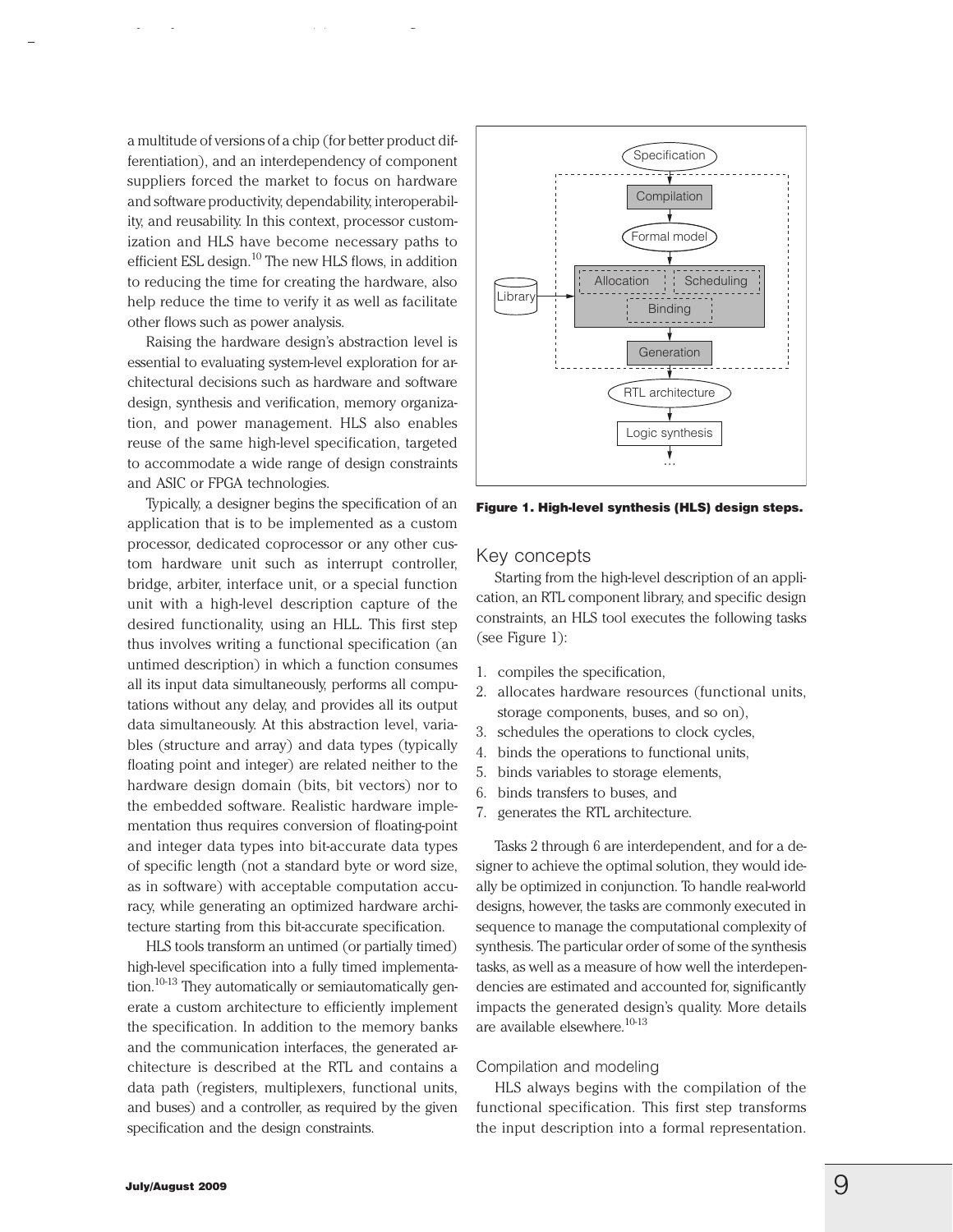This first step traditionally includes several code optimizations such as dead-code elimination, false data dependency elimination, and constant folding and loop transformations.

The formal model produced by the compilation classically exhibits the data and control dependencies between the operations. Data dependencies can be easily represented with a data flow graph (DFG) in which every node represents an operation and the arcs between the nodes represent the input, output, and temporary variables.<sup>12</sup> A pure DFG models data dependencies only. In some cases, it is possible to get this model by removing the control dependencies of the initial specification from the model at compile time. To do so, loops are completely unrolled by converting to noniterative code blocks, and conditional assignments are resolved by creating multiplexed values. The resulting DFG explicitly exhibits all the intrinsic parallelism of the specification. However, the required transformations can lead to a large formal representation that requires considerable memory to be stored during synthesis. Moreover, this representation does not support loops with unbounded iteration count and nonstatic control statements such as goto. This limits the use of pure DFG representations to a few applications. The DFG model has been extended by adding control dependencies: the control and data flow graph (CDFG). 12-15 A CDFG is a directed graph in which the edges represent the control flow. The nodes in a CDFG are commonly referred to as basic blocks and are defined as a straight-line sequence of statements that contain no branches or internal entrance or exit points. Edges can be conditional to represent if and switch constructs. A CDFG exhibits data dependencies inside basic blocks and captures the control flow between those basic blocks.

CDFGs are more expressive than DFGs because they can represent loops with unbounded iterations. However, the parallelism is explicit only within basic blocks, and additional analysis or transformations are required to expose parallelism that might exist between basic blocks. Such transformations include for example loop unrolling, loop pipelining, loop merging, and loop tiling. These techniques, by revealing the parallelism between loops and between loop iterations, are used to optimize the latency or the throughput and the size and number of memory accesses. These transformations can be realized automatically,<sup>14</sup> or they can be user-driven.<sup>10</sup> In addition to

control dependencies, data dependencies between basic blocks can be added to the CDFG model as shown in the hierarchical task graph representation used in the SPARK tool. 14,16

## Allocation

Allocation defines the type and the number of hardware resources (for instance, functional units, storage, or connectivity components) needed to satisfy the design constraints. Depending on the HLS tool, some components may be added during scheduling and binding tasks. For example, the connectivity components (such as buses or point-to-point connections among components) can be added before or after binding and scheduling tasks. The components are selected from the RTL component library. It's important to select at least one component for each operation in the specification model. The library must also include component characteristics (such as area, delay, and power) and its metrics to be used by other synthesis tasks.

## Scheduling

All operations required in the specification model must be scheduled into cycles. In other words, for each operation such as  $a = b$  op c, variables b and c must be read from their sources (either storage components or functional-unit components) and brought to the input of a functional unit that can execute operation op, and the result  $a$  must be brought to its destinations (storage or functional units). Depending on the functional component to which the operation is mapped, the operation can be scheduled within one clock cycle or scheduled over several cycles. Operations can be chained (the output of an operation directly feeds an input of another operation). Operations can be scheduled to execute in parallel provided there are no data dependencies between them and there are sufficient resources available at the same time.

#### Binding

Each variable that carries values across cycles must be bound to a storage unit. In addition, several variables with nonoverlapping or mutually exclusive lifetimes can be bound to the same storage units. Every operation in the specification model must be bound to one of the functional units capable of executing the operation. If there are several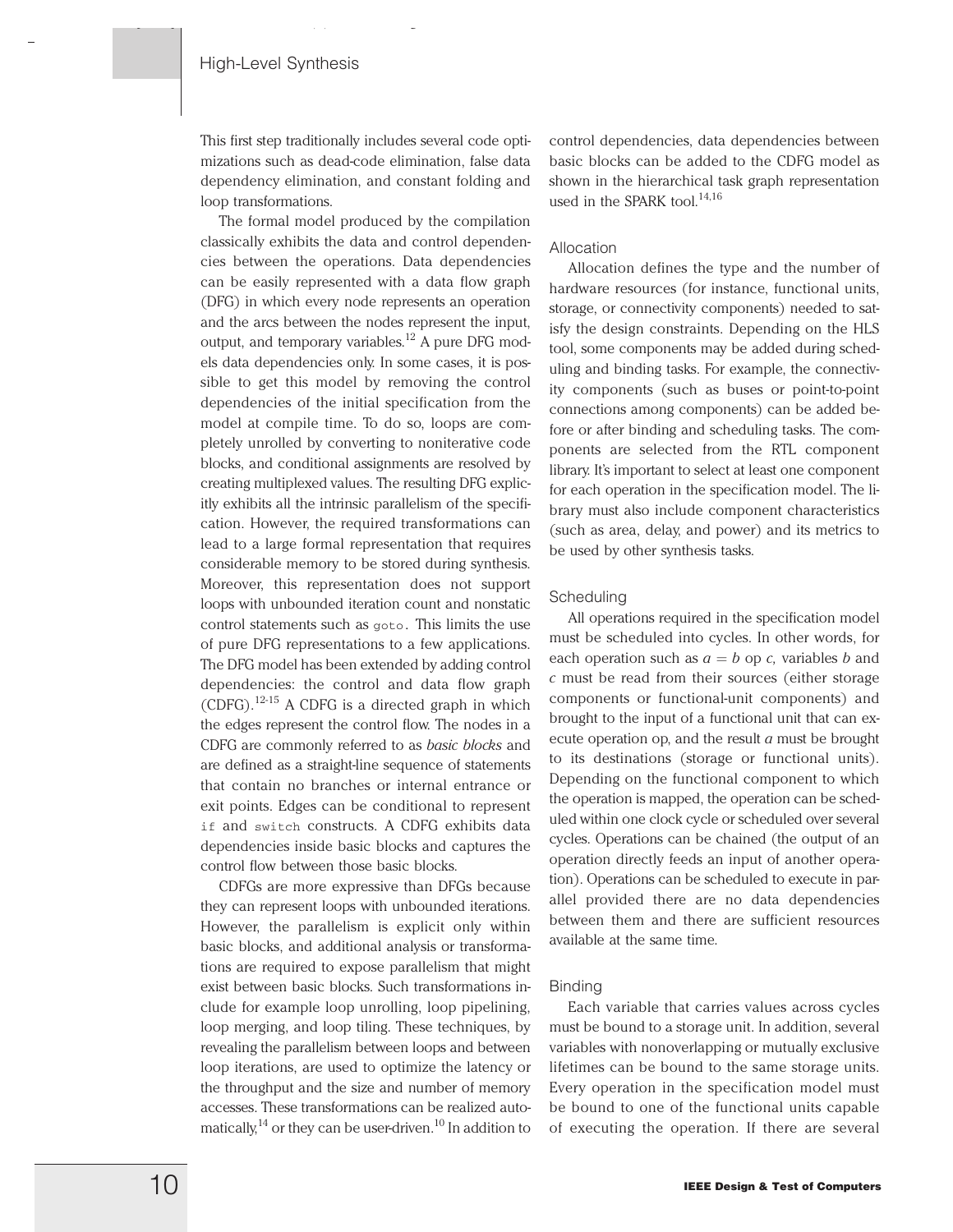

Figure 2. Typical architecture.

units with such capability, the binding algorithm must optimize this selection. Storage and functionalunit binding also depend on connectivity binding, which requires that each transfer from component to component be bound to a connection unit such as a bus or a multiplexer (see, for example, http://www-labsticc.univ-ubs.fr/www-gaut/). Ideally, high-level synthesis estimates the connectivity delay and area as early as possible so that later HLS steps can better optimize the design. An alternative approach is to specify the complete architecture during allocation so that initial floorplanning results can be used during binding and scheduling (see http:// www.cecs.uci.edu/~nisc).

[3B2-8] mdt2009040008.3d 17/7/09 13:24 Page 11

## Generation

Once decisions have been made in the preceding tasks of allocation, scheduling, and binding, the goal of the RTL architecture generation step is to apply all the design decisions made and generate an RTL model of the synthesized design.

Architecture. The RTL architecture is implemented by a set of register-transfer components. It usually includes a controller and a data path (see Figure 2). A data path consists of a set of storage elements (such as registers, register files, and memories), a set of functional units (such as ALUs, multipliers, shifters, and other custom functions), and interconnect elements (such as tristate drivers, multiplexers, and buses). All these register-transfer components can be allocated in different quantities and types and connected arbitrarily through buses. Each component can take one or more clock cycles to execute, can be pipelined, and can have input or output registers. In addition, the entire data path and controller can be pipelined in several stages.

Primary input and output ports of the design interface with the external world to transfer both data and control (used for interface protocol handshaking and synchronization). Data inputs and outputs are connected to the data path, and control inputs and outputs are connected to the controller. There are also control signals from the controller to the data path and status signals from the data path to the controller. However, some architectures may not have all the connectivity just described, and in general some of the controller functions may be implemented as part of the data path-for example, a counter plus other logic in the data path that generates control signals.

The controller is a finite state machine that orchestrates the flow of data in the data path by setting the values of control signals (also called control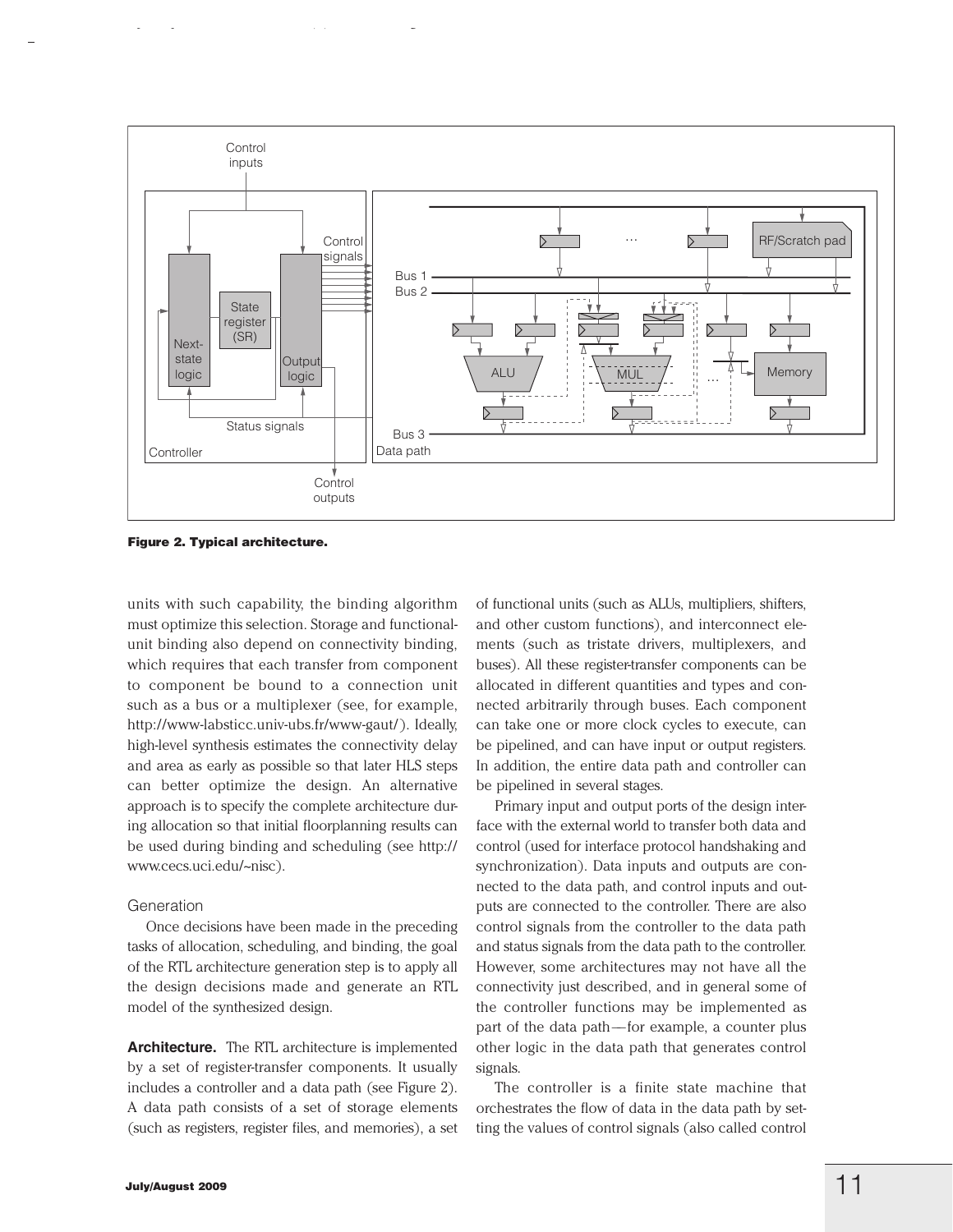word) such as the select inputs of functional units, registers, and multiplexers. The inputs to the controller may come from primary inputs (control inputs) or from the data path components such as comparators and so on (status signals). The controller consists of a state register (SR), next-state logic, and output logic. The SR stores the present state of the processor, which is equal to the present state of the finite-state machine (FSM) model describing the controller's operation. The next-state logic computes the next state to be loaded into the SR, whereas the output logic generates the control signals and the control outputs.

The controller of a simple dedicated coprocessor is classically implemented with hardwired logic gates. On the other hand, a controller can be programmable with a read-write or read-only program memory for a specific custom processor. In this case, the program memory can store instructions or just control words, which are longer but require no decoding. In such a circumstance, SR is called a program counter, the next-state logic is an address generator, and the output logic is RAM or ROM.

**Output model.** According to the decisions made in the binding tasks, the description of the architecture can be written on RTL with different levels of detail (that is, without binding or with partial or complete binding). For example,  $a = b + c$  executing in state  $(n)$  can be written as Figure 3 indicates:

```
Without any binding:
 state (n): a = b + c;go to state (n + 1);
With storage binding:
 state (n): RF(1) = RF(3) + RF(4);
 go to state (n+1);
With functional-unit binding:
 state (n): a = \text{ALU1} (+, b, c);
 go to state (n + 1);
With storage and functional-unit binding:
 state (n): RF(1) = ALU1 (+, RF(3), RF(4));
 go to state (n+1);
With storage, functional-unit, and connectivity binding:
 state (n): Bus1 = RF(3); Bus2 = RF(4);
 Bus3 = ALU1 (+, Bus1, Bus2);
 RF(1) = Bus3;go to state (n + 1);
```
Figure 3. RTL description written with different binding details.

When the RTL description includes only partial binding of resources, the logic synthesis step that follows HLS must perform the binding task and the associated optimization. Leaving components unbound in the generated RTL provides the RTL and physical synthesis the flexibility to optimize the bindings on the basis of updated timing estimates that take into account wire loads due to physical (floorplanning and place-and-route) considerations.

#### Several design flows

Allocation, scheduling, and binding can be performed simultaneously or in specific sequence depending on the strategy and algorithms used. However, they are all interrelated. If they are performed together, the synthesis process becomes too complex to be applied to realistic examples. The order in which they are realized depends on the design constraints and the tool's objectives. For example, allocation will be performed first when scheduling tries to minimize the latency or to maximize the throughput under a resource constraint. Allocation will be determined during scheduling when scheduling tries to minimize the area under timing constraints.<sup>17</sup> Resource-constrained approaches are used when a designer wants to define the data path architecture,<sup>18,19</sup> or wants to accelerate an application by using an FPGA device with a limited amount of available resources.<sup>20</sup> Time-constrained approaches are used when the objective is to reduce a circuit's area while meeting an application's throughput requirements, as in multimedia or telecommunication applications. 21

In practice, the resource-constrained problem can be solved by using a time-constrained approach or tool (and vice versa). In this case, the designer relaxes the timing constraints until the provided circuit area is acceptable. Latency, throughput, resource count, and area are now well-known constraints and objectives. However, recent work has considered features such as clock period, memory bandwidth, memory mapping, power consumption, and so forth that make the synthesis problem even more difficult to solve. 10,22-24

Another example of how synthesis tasks can be ordered concerns the allocation and the binding steps. The types and numbers of resources determined in the allocation task are taken as input for the binding task. In practical HLS tools, however, resources are often allocated only partially. Additional resources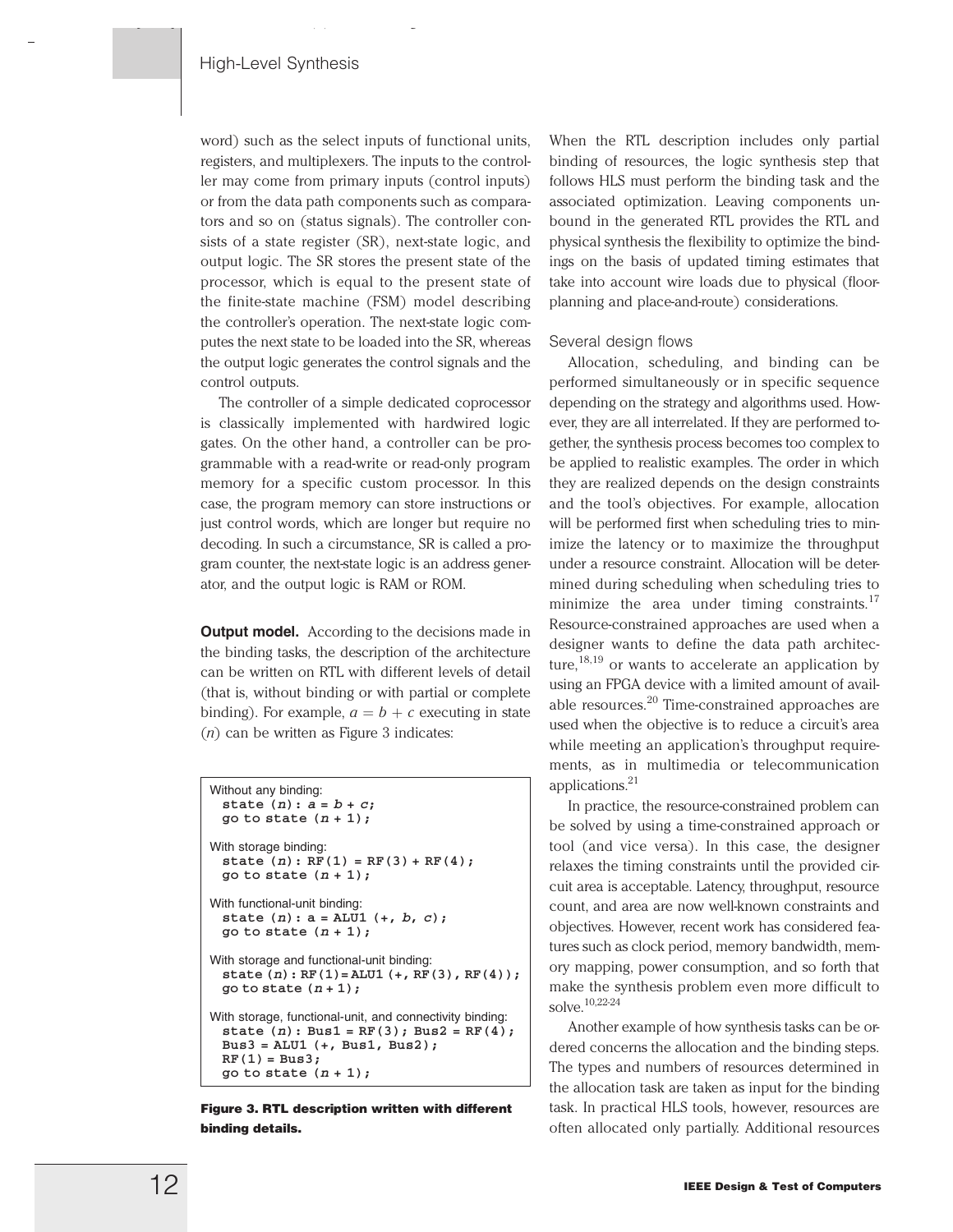are allocated during the binding step according to the design constraints and objectives. These additional resources can be of any type: functional units, multiplexers, or registers. Hence, functional units can be first allocated to schedule and bind the operations. Both registers and multiplexers can then be allocated (created) during the variable-toregister binding step.

[3B2-8] mdt2009040008.3d 17/7/09 13:24 Page 13

The synthesis tasks can be performed manually or automatically. Obviously, many strategies are possible, as exemplified by available EDA tools: these tools might perform each of the aforementioned tasks only partially in automatic fashion and leave the rest to the designer.<sup>10</sup>

## Industrial tools

Here, we take a brief look first at commercially available HLS tools for specifying the input description, and then we more carefully examine two stateof-the-art industrial HLS tools.

## Input languages and tools

The input specification must capture the intended design functionality at a high abstraction level. Rather than coding low-level implementation details, the designer uses the automation provided by the HLS tool to guide the design decisions, which heavily depend on performance goals and the target technology. For instance, if there is parallelism in an HLS specification, it is extracted using dataflow analysis in accordance with the target technology's capabilities and performance goals (on a slow technology, more parallelism is required to achieve the performance goal).

The latest generation of HLS tools, in most cases, uses either ANSI C, C++, or languages such as SystemC that are based on C or C++ that add hardware-specific constructs such as timing, hardware hierarchy, interface ports, signals, explicit specification of parallelism, and others. Some HLS tools that support C or C++ or derivatives are Mentor's Catapult C (C, C++), Forte's Cynthesizer (SystemC), NEC's CyberWorkbench (C with hardware extensions), Synfora's PICO (C), and Cadence's C-to-Silicon (SystemC). Other languages used for high-level modeling are MathWork's Matlab and Simulink. Tools that support Matlab or Simulink are Xilinx' AccelDSP (Matlab) and Synopsys' Simplify-DSP (Simulink); both use an IP approach to generate the hardware implementation. An alternative approach for generating an implementation is to use a configurable processor approach, which is the approach of both CoWare's Processor Designer and Tensilica's Xtensa.

Other languages, not based on  $C$  or  $C \rightarrow$  but which are tailored to specific domains, have also been proposed. Esterel is a synchronous language for the development of reactive systems. Esterel Studio can generate either software or hardware. Bluespec's BSV is language targeted for specifying concurrency with rule-based atomic transactions.

The input specification to HLS tools must be written with some hardware implementation in mind to get the best results. For example, video line buffering must be coded as part of the algorithm to generate high-throughput designs. <sup>25</sup> Ideally, such code restructuring still preserves much of the abstraction level. It is beyond the scope of this article to provide an overview of the specific writing styles required in the specification for various tools. As tools' capabilities evolve further, fewer modifications will be required to convert an algorithm written for software into an algorithm that is suitable as input to HLS. An analogous evolution has occurred with RTL synthesis-for example, with the optimization of arithmetic expressions.

#### Catapult C synthesis

Catapult takes an algorithm written in ANSI C++ and a set of user directives as input and generates an RTL that is optimized for the specified target technology. The input can be compiled by any standard compiler compliant with C++; pragmas and directives do not change the functional behavior of the input specification.

**Synthesis input.** The input specification is sequential and does not include any notion of time or explicit parallelism: it does not hardcode the interface or the design's architecture. Keeping the input abstract is essential because any hard-coding of interface and architectural details significantly limits the range of designs that HLS could generate. Required directives specify the target technology (component library) and the clock period. Optional directives control interface synthesis, array-to-memory mappings, amount of parallelism to uncover by loop unrolling, loop pipelining, hardware hierarchy and block communication, scheduling (latency or cycle) constraints, allocation directives to constrain the number or type of hardware resources, and so on.

Native  $C \leftrightarrow$  integer types as well as  $C \leftrightarrow$  bit-accurate integer and fixed-point data types are supported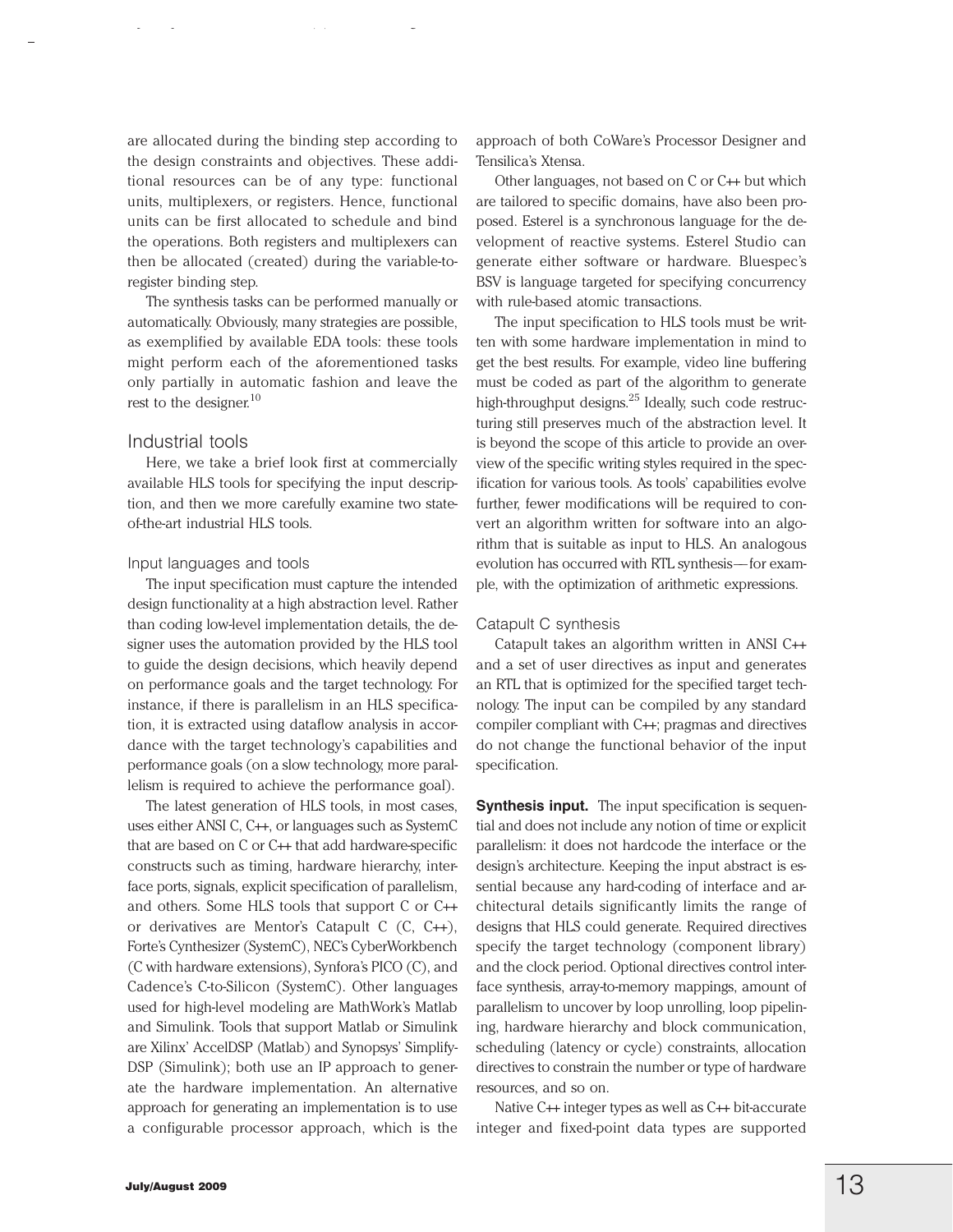for synthesis. The generated RTL faithfully reflects the bit-accurate behavior specified in the source. Publicly available integer and fixed-point data types provided by Mentor Graphics' (http://www.mentor.com/esl) Algorithmic C data types library (ANSI C++ header files) as well as the synthesizable subset of the SystemC integer and fixed-point data types are supported for synthesis. The support of C++ language constructs meets and exceeds the requirements stated in the most current draft of the Synthesis Subset OSCI standard (http://www.systemc.org).

Generating hardware from ANSI C or C++. One of the advantages of keeping the source untimed is that a very wide range of interfaces and architectures can be generated without changing the input source specification. Another advantage of an untimed source is that it avoids errors resulting from manual coding of architectural details. The interface and the architecture of the generated hardware are all under the control of the designer via synthesis directives. Catapult's GUI provides an interactive environment with both the control and the analysis tools to enable efficient exploration of the design space.

Interface synthesis makes it possible to map the transfer of data that is implied by passing of  $C \rightarrow$  function arguments to various hardware interfaces such as wires, registers, memories, buses, or more complex user-defined interfaces. All the necessary signals and timing constraints are generated during the synthesis process so that the generated RTL conforms and is optimized to the desired interfaces.

For example, an array in the C source might result in a hardware interface that streams the data or transfers the data through a memory, a register bank, and so forth. Selection of a streaming interface implies that the environment provides data in sequential index order whereas selection of a memory interface implies that the environment provides data by writing the array into memory. The granularity of the transfer size-for example, number of array elements provided as a stream transfer or as a memory word-is also specifiable as a user directive.

Hierarchy (block-level concurrency) can be specified by user directives. For example, a C function can be synthesized as a separate hardware block instead of being inlined. Hierarchy can also be specified in a style that corresponds to the Kahn process network computation model (still in sequential ANSI C++). The blocks are connected with the appropriate communication channels, and the required handshaking interfaces are generated to guarantee the correct execution of the specified behavior. The blocks can be synthesized to be driven by different clocks. The clock-domain-crossing logic is generated by Catapult. Communication is optimized according to user directives to enable maximal block-level concurrency of execution of the blocks using FIFO buffers (for streamed data) and ping-pong memories to enable block-level pipelining and thus improve the throughput of the overall design.

All the HLS steps consider accurate component area and timing numbers for the target ASIC or FPGA technology for the designer's RTL synthesis tool of choice. Accurate timing and area numbers for components are essential to generate RTL that meets timing and is optimized for area. During synthesis, Catapult queries the component library so that it can allocate various combinational or pipelining components with different performance and area trade-offs. The queried component library is precharacterized for the target technology and the target RTL synthesis tool. Component libraries can also be built by the designer to incorporate specific characterization for memories, buses, I/O interfaces, or other units of functionality such as pipelined components.

Verification and power estimation flows. The synthesis process generates the required verification infrastructure in SystemC so that the input stimuli from the original C++ testbench can be applied to the generated RTL to verify its functionality against the (golden) source C++ specification using simulation. The synthesis process also generates the required verification infrastructure (wrappers and scripts) to enable the use of sequential equivalence checking between the source C++ specification and the generated RTL. Automatic generation of the verification infrastructure is essential because the interface of the generated hardware heavily depends on interface synthesis.

Power estimation flows with third-party tools let the designer gather switching activity for the design and obtain RTL and gate-level power estimates. By exploring various architectures, the designer can rapidly converge to a low-power design that meets the required performance and area goals.

Catapult has been successfully used in more than 200 ASIC tape-outs and several hundred FPGA designs. Typical applications include computation-intensive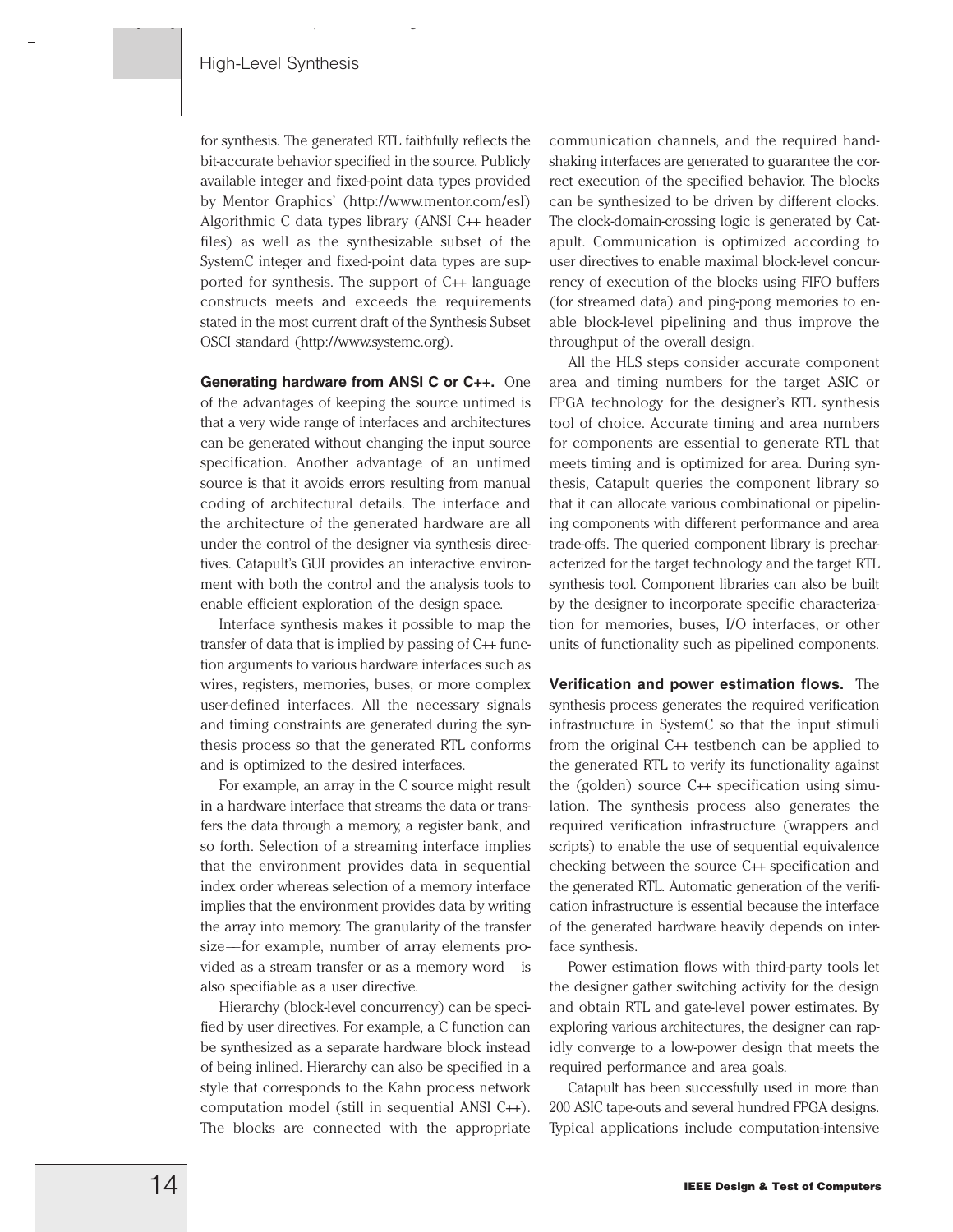algorithms in communications and video and image processing.

[3B2-8] mdt2009040008.3d 17/7/09 13:24 Page 15

#### Cynthesizer SystemC synthesis

Cynthesizer takes a SystemC module containing hierarchy, multiple processes, interface protocols, and algorithms and produces RTL Verilog optimized to a specific target technology and clock speed. The target technology is specified by a user-provided .lib file or, for an FPGA implementation, by the user's identifying the targeted Xilinx or Altera part.

**Synthesis input.** The input to the HLS flow used with Cynthesizer is a pin- and protocol-accurate SystemC model. Because SystemC is a  $C \rightarrow$  class library, no language translation is required to reuse algorithms written in C++. The synthesizable subset is quite broad, including classes and structures, operator overloading, and C++ template specialization. Constructs that are not supported for synthesis include dynamic allocation (malloc, free, new, and delete), pointer arithmetic, and virtual functions.

The designer puts untimed high-level C++ into a hardware context using SystemC to represent the hardware elements such as ports, clock edges, structural hierarchy, bit-accurate data types, and concurrent processes. As Figure 4 shows, a synthesizable SC\_MODULE can contain multiple SC\_CTHREAD instances and multiple SC\_METHOD instances along with submodule instances and signals for internal connections. I/O ports are signal-level SystemC sc\_in and sc\_out ports. SC\_MODULE instances are C++ classes, so they can also contain C++ member functions and data members (variables), which represent the module behavior and local storage respectively.

Clocked thread processes implemented as SystemC SC\_CTHREAD instances are used for the majority of the module functionality. They contain an infinite loop that implements the bulk of the functionality along with reset code that initializes I/O ports and variables. The SystemC clocked thread construct provides the needed reset semantics. Within a thread, the designer can combine untimed computation code with cycle-accurate protocol code. The designer determines the protocol by writing SystemC code containing port I/O statements and wait() statements. Cynthesizer uses a hybrid scheduling approach in which the protocol code is scheduled in a cycle-accurate way, honoring the clock edges specified by the designer as SystemC wait() statements.



Figure 4. SystemC input for synthesis.

The computation code is written without any wait() statements and scheduled by the tool to satisfy latency, pipelining, and other constraints given by the designer.

Triggered methods implemented as SystemC SC\_METHOD instances can also be used to implement behaviors that are triggered by activity on signals in a sensitivity list, similar to a Verilog always block. This allows a mix of high- and low-level coding styles to be used, if needed.

Complex subsystems are built and verified by combining modules using structural hierarchy, just as in Verilog or VHDL. The high-level models used as the input to synthesis can be simulated directly to validate both the algorithms and the way the algorithm code interacts with the interface protocol code. Multiple modules are simulated together to validate that they interoperate correctly to implement the functionality of the hierarchical subsystem.

Targeting a specific process technology. To ensure that the synthesized RTL meets timing requirements at a given clock rate using a specific foundry and process technology, the HLS tool requires accurate estimates of the timing characteristics of each operation. Cynthesizer uses an internal data path optimization engine to create a library of gate-level adders, multipliers, and so on. This takes a few hours for a specific process technology and clock speed and can be performed by the designer given any library file. Cynthesizer uses the timing and area characteristics of these components to make trade-offs and optimize the RTL. Designers have the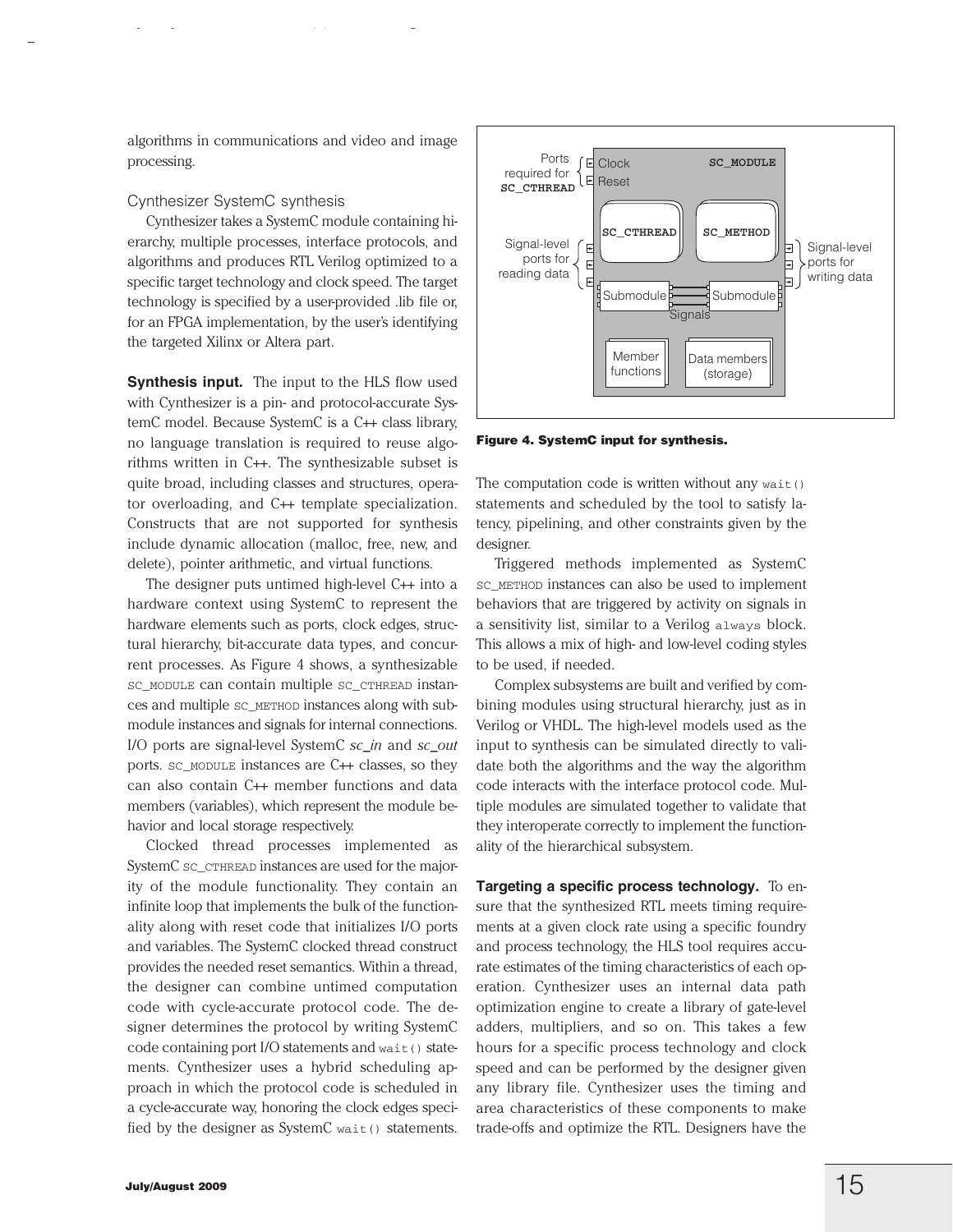# High-Level Synthesis

[3B2-8] mdt2009040008.3d 17/7/09 13:24 Page 16

option of using the gates for implementation or of using RTL representations of the data path components for logic synthesis.

Synthesis output. Cynthesizer produces RTL Verilog for use with logic synthesis tools provided by EDA vendors for ASIC and FPGA technology.

The RTL consists of an FSM and a set of explicitly instantiated data path components such as multipliers, adders, and multiplexers. More-complex custom data path components that implement arithmetic expressions used in the design are automatically created, and the designer can specify sections of C++ code to be implemented as data path components. The multiplexers directing the dataflow through the data path components and registers are controlled by a conventional FSM consisting of a binary-encoded or one-hot state register and next-state logic implemented in Verilog always blocks.

Strengths of the SystemC flow. SystemC is a good fit for HLS because it supports a high level of abstraction and can directly describe hardware. It combines the high-level and object-oriented features of C++ with hardware constructs that let a designer directly represent structural hierarchy, signals, ports, clock edges, and so on. This combination of characteristics provides a very efficient design and verification flow in which behavioral models of multiple modules can be concurrently simulated to verify their combined algorithm and interface behavior. Most functional errors can be found and eliminated at this highspeed behavioral level, which eliminates the need for time-consuming RTL simulation to validate interfaces and system-level operation, and substantially reduces the overall number of slow RTL simulations required. Once the behavior is functionally correct, the models that were simulated are used directly for synthesis, eliminating opportunities for mistakes or misunderstanding.

ONE INDICATOR OF HOW FAR HLS has come since its early days in the late 1970s is the preponderance of different HLS tools that are available, both academically and commercially. However, many features must yet be added before these tools become as widely adopted as layout and logic synthesis tools. Moreover, many specific embedded-system applications need particular attention. As HLS moves from block-level to subsystem to full-system design, the interaction of hardware and software becomes both a challenge and an opportunity for further automation. Additional research is vital, because we are still a long way from HLS that automatically searches the design space without the designer's guidance and delivers optimal results for different design constraints and technologies.

## **■** References

- 1. A. Sangiovanni-Vincentelli, "The Tides of EDA," IEEE Design & Test, vol. 20, no. 6, 2003, pp. 59-75.
- 2. D. MacMillen et al., ''An Industrial View of Electronic Design Automation,'' IEEE Trans. Computer-Aided Design of Integrated Circuits and Systems, vol. 19, no. 12, 2000, pp. 1428-1448.
- 3. D.W. Knapp, Behavioral Synthesis: Digital System Design Using the Synopsys Behavioral Compiler, Prentice Hall, 1996.
- 4. J.P. Elliot, Understanding Behavioral Synthesis: A Practical Guide to High-Level Design, Kluwer Academic Publishers, 1999.
- 5. W. Wolf, ''A Decade of Hardware/Software Co-design,'' Computer, vol. 36, no. 4, 2003, pp. 38-43.
- 6. H. Chang et al., Surviving the SoC Revolution: A Guide to Platform-Based Design, Kluwer Academic Publishers, 1999.
- 7. M. Keating and P. Bricaud, Reuse Methodology Manual for System-on-a-Chip Designs, Kluwer Academic Publishers, 1998.
- 8. D. Gajski et al., SpecC: Specification Language and Methodology, Kluwer Academic Publishers, 2000.
- 9. B. Bailey, G. Martin, and A. Piziali, ESL Design and Verification: A Prescription for Electronic System Level Methodology, Morgan Kaufman Publishers, 2007.
- 10. P. Coussy and A. Morawiec, eds., High-Level Synthesis: From Algorithm to Digital Circuit, Springer, 2008.
- 11. D. Ku and G. De Micheli, High Level Synthesis of ASICs under Timing and Synchronization Constraints, Kluwer Academic Publishers, 1992.
- 12. D. Gajski et al., High-Level Synthesis: Introduction to Chip and System Design, Kluwer Academic Publishers, 1992.
- 13. R.A. Walker and R. Camposano, eds., A Survey of High-Level Synthesis Systems, Springer, 1991
- 14. S. Gupta et al., SPARK: A Parallelizing Approach to the High-Level Synthesis of Digital Circuits, Kluwer Academic Publishers, 2004.
- 15. A. Orailoglu and D.D. Gajski, ''Flow Graph Representation,'' Proc. 23rd Design Automation Conf. (DAC 86), IEEE Press, pp. 503-509.